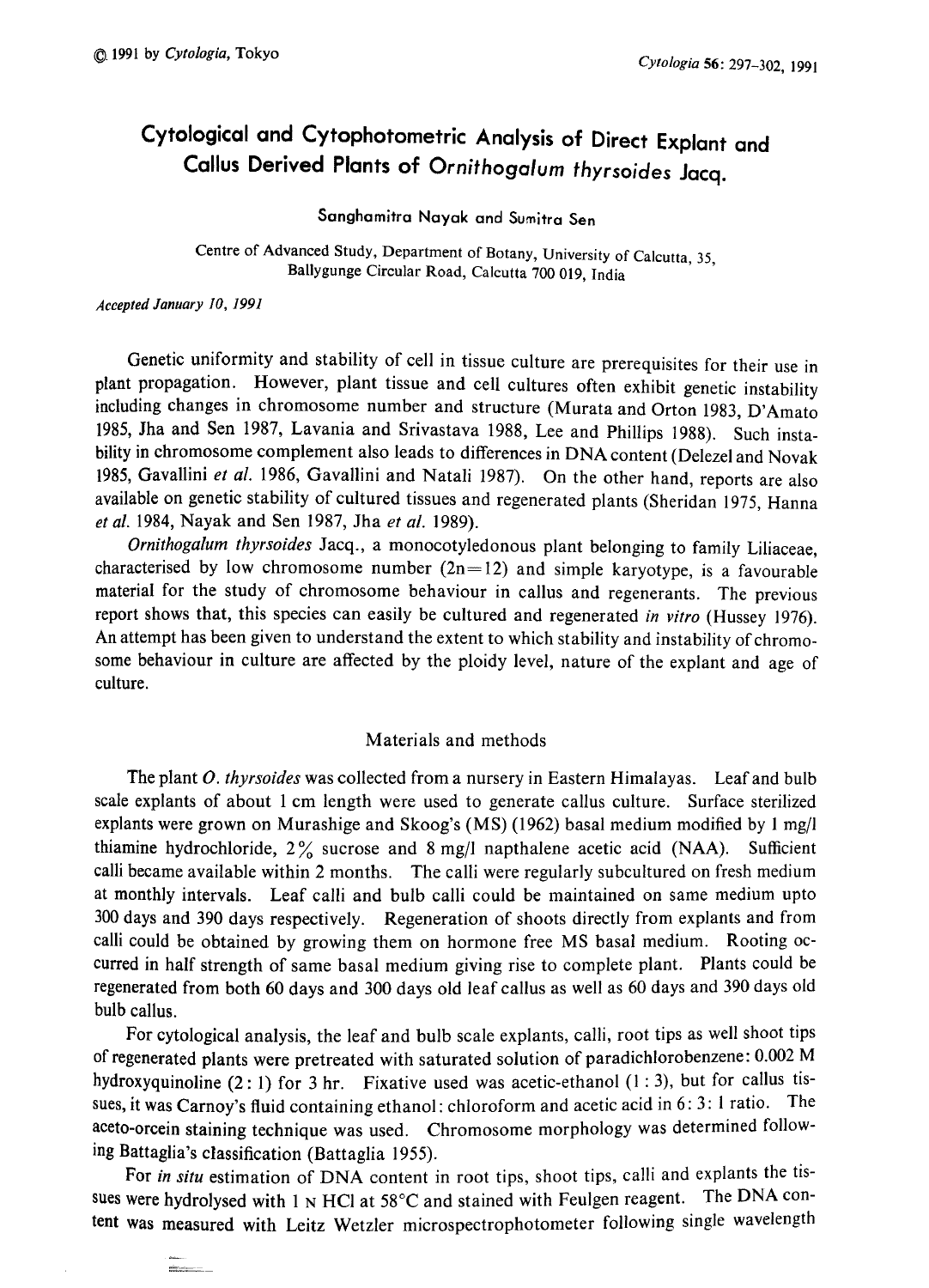(550nm) method (Me Leish and Sunderland 1961). The DNA content in arbitrary units was transformed to C value by taking the mean DNA content of root apex metaphase  $(=4C)$  as a standard. The values in arbitrary units were converted to picograms (pgs) by using Van't Hof's (1965) 4C nuclear DNA value for Allium cepa as a standard.

## Results

## Cytology of source plant

Cells were all diploid with 12 chromosomes and distribution of nuclear DNA content showed presence of one peak corresponding to 4C DNA content.

|                                 |                                | Leaf Callus Line                           |                                               |                                 |                                | <b>Bulb Callus Line</b>                             |                                               |
|---------------------------------|--------------------------------|--------------------------------------------|-----------------------------------------------|---------------------------------|--------------------------------|-----------------------------------------------------|-----------------------------------------------|
| No. of<br>days<br>in<br>culture | No.<br>of<br>cells<br>examined | Frequency<br>οf<br>diploid<br>cells $(\%)$ | Frequency<br>οf<br>tetraploid<br>cells $(\%)$ | No. of<br>days<br>in<br>culture | No.<br>οf<br>cells<br>examined | Frequency<br>οf<br>diploid<br>cells $(\frac{9}{6})$ | Frequency<br>οf<br>tetraploid<br>cells $(\%)$ |
| 4                               | 25                             | 96.0                                       | 4.0                                           | 8                               | 33                             | 97.0                                                | 3.0                                           |
| 7                               | 40                             | 92.5                                       | 7.5                                           | 16                              | 53                             | 96.3                                                | 3.7                                           |
| 20                              | 67                             | 86.5                                       | 13.5                                          | 30                              | 65                             | 95.5                                                | 4.5                                           |
| 30                              | 61                             | 77.0                                       | 23.0                                          | 60                              | 70                             | 94.5                                                | 5.5                                           |
| 60                              | 69                             | 73.9                                       | 26.1                                          | 90                              | 66                             | 94.2                                                | 5.8                                           |
| 90                              | 70                             | 67.1                                       | 32.9                                          | 120                             | 71                             | 93.4                                                | 6.6                                           |
| 120                             | 76                             | 67.1                                       | 32.9                                          | 150                             | 62                             | 92.7                                                | 7.3                                           |
| 150                             | 73                             | 65.7                                       | 34.3                                          | 180                             | 72                             | 92.3                                                | 7.7                                           |
| 180                             | 74                             | 64.8                                       | 35.2                                          | 210                             | 76                             | 91.5                                                | 8.5                                           |
| 210                             | 68                             | 63.2                                       | 36.8                                          | 240                             | 68                             | 89.4                                                | 10.6                                          |
| 240                             | 76                             | 61.8                                       | 38.2                                          | 270                             | 63                             | 87.5                                                | 12.5                                          |
| 270                             | 74                             | 60.0                                       | 40.0                                          | 300                             | 73                             | 85.8                                                | 14.2                                          |
| 300                             | 70                             | 58.6                                       | 41.4                                          | 330                             | 66                             | 83.5                                                | 16.5                                          |
|                                 |                                |                                            |                                               | 360                             | 67                             | 82.7                                                | 17.3                                          |
|                                 |                                |                                            |                                               | 390                             | 60                             | 80.0                                                | 20.0                                          |

| Table 1. Frequency of diploid and tetraploid cells of leaf and bulb callus line at different days |  |  |            |  |  |  |  |  |
|---------------------------------------------------------------------------------------------------|--|--|------------|--|--|--|--|--|
|                                                                                                   |  |  | of culture |  |  |  |  |  |

# Cytology of cultured cells

Explant: Dividing cells were noticed in leaf and bulb explants after 4th and 8th day of explantation and mitotic index was 1 and 1.2% respectively. Chromosome count revealed that most of the cells were diploid excepting a few tetraploids .

Callus: There was predominance of diploidy during initiation of callus . The predomi nance was retained in both leaf and bulb callus lines throughout the culture period (Table 1), along with gradual increase in rate of polyploidization with days in culture. Variation beyond tetraploidy was not observed. Aneuploid cells or mitotic abnormalities were absent. The frequency of diploid mitosis was high in bulb callus than the callus of leaf origin.

Regenerated plants: The total number of plants analysed from different sources (Table 2) were 117. Of these 101 plants were exclusively diploid with  $2n=12$  chromosomes. The remaining 16 plants were predominantly diploid (60-90 per cent) with a few cells showing 24 chromosomes in the roots. Shoot tip analysis revealed only diploid chromosome number (Table 2).

## Detailed karyotype analysis

On the basis of length, position of centromere and secondary constriction, 6 pairs of chro-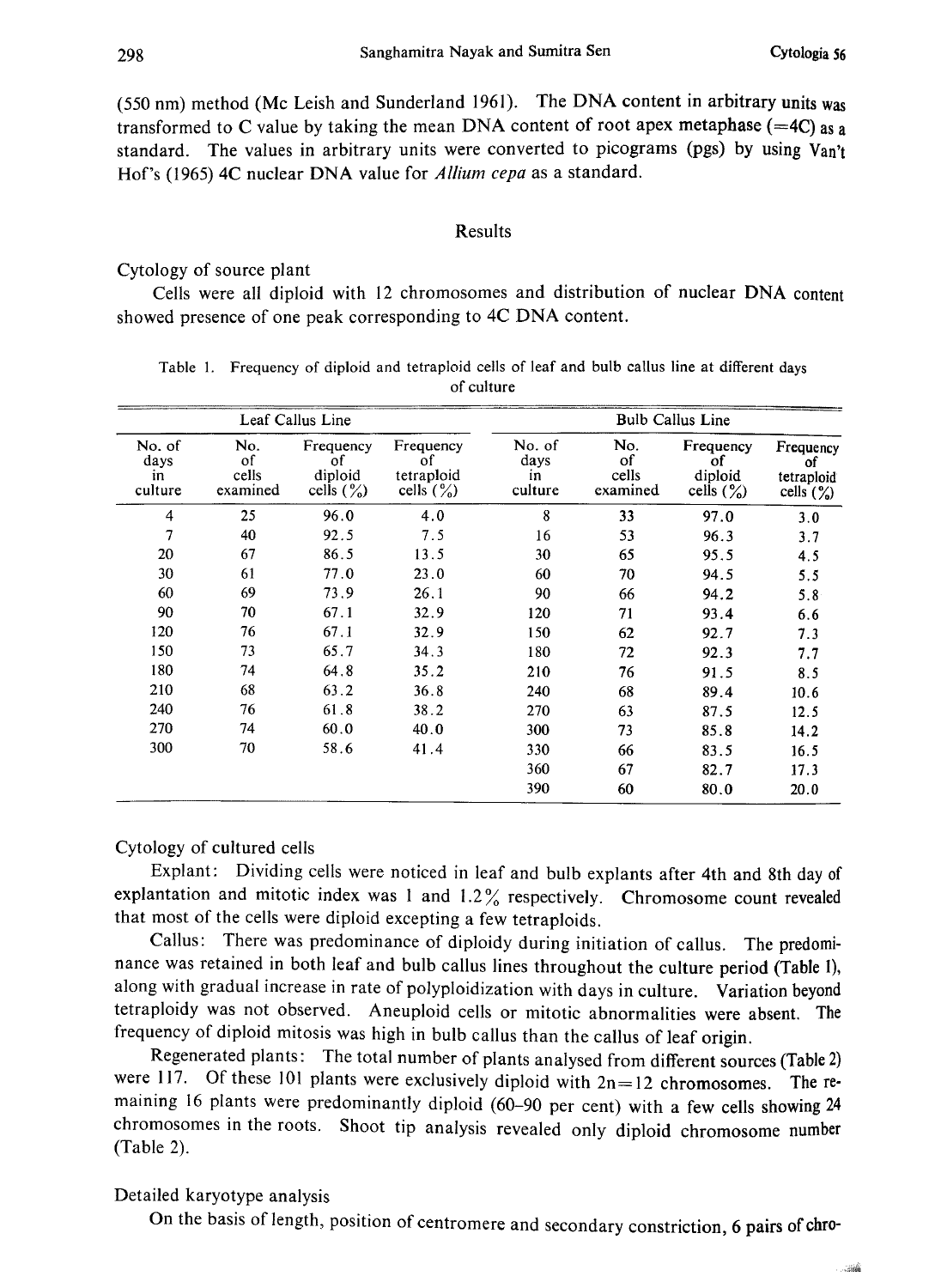| ĺ<br>i<br>!              |
|--------------------------|
| ֘֒                       |
|                          |
|                          |
| $\overline{\phantom{a}}$ |
|                          |
| i                        |

|                          |                              |                   | نہ.<br>Table                                           |               |                         |                     | Total No. of cells analysed and |                                        |                  |                                                                  | Chromosome number and DNA content in plants regenerated from different sources |                                                        |                                                                                                                                      |                                                           |
|--------------------------|------------------------------|-------------------|--------------------------------------------------------|---------------|-------------------------|---------------------|---------------------------------|----------------------------------------|------------------|------------------------------------------------------------------|--------------------------------------------------------------------------------|--------------------------------------------------------|--------------------------------------------------------------------------------------------------------------------------------------|-----------------------------------------------------------|
|                          |                              |                   | Total No. of plants analysed<br>from different sources |               |                         |                     | chromosome No. (                |                                        |                  |                                                                  | Range of mean DNA content in<br>root tip nuclei (pg) ±Range                    |                                                        | shoot tip nuclei (pg) ±Range of<br>Range of DNA content in                                                                           |                                                           |
|                          |                              |                   |                                                        |               |                         | Root tips           |                                 |                                        | Shoot tips       |                                                                  | of standard error                                                              |                                                        | standard error                                                                                                                       |                                                           |
| Control                  |                              | From field 10     |                                                        |               |                         | 550 (12)            |                                 |                                        |                  |                                                                  | $16.2 - 16.4 \pm (0.1 - 0.3)$                                                  |                                                        |                                                                                                                                      |                                                           |
|                          |                              |                   | Directly from leaf explant 15                          |               |                         | 715 (12)            |                                 |                                        | 275 (12)         |                                                                  | $16.2 - 16.4 \pm (0.1 - 0.2)$                                                  |                                                        |                                                                                                                                      | $16.1 - 16.2 \pm (0.3 - 0.5)$                             |
|                          |                              | From short-term   | $(60 \text{ days})$ leaf c                             | allus 25      |                         | 700 (12)            |                                 |                                        | 250 (12)         |                                                                  | $16.0 - 16.3 \pm (0.2 - 0.3)$                                                  |                                                        |                                                                                                                                      | $16.1 - 16.3 \pm (0.1 - 0.3)$                             |
| Exclusively<br>diploid   |                              | From long-term    | (300 days) leaf                                        | callus 9      |                         | 297 (12)            |                                 |                                        | 116 (12)         |                                                                  | $16.0 - 16.3 \pm (0.2 - 0.4)$                                                  |                                                        |                                                                                                                                      | $16.0 - 16.2 \pm (0.1 - 0.2)$                             |
| regenerants              |                              |                   | Directly from bul                                      | b explant 15  |                         | 405 (12)            |                                 |                                        | 180 (12)         |                                                                  | $16.2 - 16.3 \pm (0.2 - 0.5)$                                                  |                                                        |                                                                                                                                      | $16.2 - 16.4 \pm (0.1 - 0.4)$                             |
|                          |                              | From short-term   | (60 days) bulb callus 20                               |               |                         | 496 (12)            |                                 |                                        | 166 (12)         |                                                                  | $16.2 - 16.3 \pm (0.1 - 0.4)$                                                  |                                                        |                                                                                                                                      | $160-16.4 \pm (0.2-0.4)$                                  |
|                          |                              |                   | From long-term<br>(390 days) bulb                      | callus 7      |                         | 319 (12)            |                                 |                                        | 133 (12)         |                                                                  | $16.1 - 16.4 \pm (0.2 - 0.3)$                                                  |                                                        |                                                                                                                                      | $16.2 - 16.4 \pm (0.2 - 0.3)$                             |
| Predominantly<br>diploid |                              | From long-term    | (300 days) leaf                                        | callus 11     |                         | 245 (12)<br>43 (24) |                                 |                                        | 154 (12)         |                                                                  | $16.3 - 17.5 \pm (0.3 - 0.5)$                                                  |                                                        |                                                                                                                                      | $16.2 - 16.4 \pm (0.2 - 0.4)$                             |
| regenerants              |                              | bulb callus 5     | Plants from long-term (390 days)                       |               |                         | 137 (12)<br>18 (24) |                                 |                                        | 72 (12)          |                                                                  | $16.2 - 17.3 \pm (0.2 - 0.4)$                                                  |                                                        |                                                                                                                                      | $16.1 - 16.4 \pm (0.1 - 0.3)$                             |
| Table 3.                 |                              |                   |                                                        |               |                         |                     |                                 |                                        |                  | of 5 metaphase plates in each case)                              |                                                                                |                                                        | Comparative data showing mean length (L) and $F\%$ of homologous pairs of chromosomes from different sources (Data based on averages |                                                           |
| Chromo-<br>some<br>pair  | (Control)<br>Source<br>plant |                   | callus<br>Leaf                                         |               | callus<br>Bulb          | from<br>leaf        | Regenerants<br>explant          | Regenerants<br>explant<br>from<br>dlud |                  | Regenerants<br>short term<br>$(60 \text{ days})$<br>from<br>leaf | Regenerants<br>short term<br>$(60 \text{ days})$<br>trom<br>bulb               | Regenerants<br>long term<br>(300 days)<br>trom<br>leaf | Regenerants<br>long term<br>$(390 \text{ days})$<br>Irom<br>dlud                                                                     | chromosome<br>length from<br>Mean<br>different<br>sources |
|                          | $\tt L4SE$                   | Ρ%                | $F^{\circ}_{0}$                                        | ᆜ             | $F_o$                   | ب                   | $\frac{5}{6}$                   | ᆜ                                      | $\frac{5}{6}$    | callus<br>$L$ $F\%$                                              | callus<br>L<br>$F\%$                                                           | callus<br>$\Gamma$ $F\%$                               | callus $F\%$                                                                                                                         | in vitro<br>$\tt L + SE$                                  |
|                          | $2.5$<br>$\pm (0.09)$        | $\frac{3}{21}$ .8 | 9.2<br>$\mathbb{Z}$                                    |               | າ<br>ລິຊີ<br>ລິ         | ⊛.<br>စ             | $\frac{5}{8}$                   | 7.0                                    | $\frac{1}{20.2}$ | $\frac{8.3}{20.1}$<br>7.3                                        | $\frac{9.3}{21.3}$<br>7.7                                                      | $\frac{3}{21}$ อ<br>$\frac{6}{6}$                      | $\frac{1}{2}$<br>7.5                                                                                                                 | $7.2 \pm (0.07)$                                          |
| N                        | $\pm (0.07)$<br>$\ddot{6}$ . | $3.7$<br>14.8     | $3.56$<br>$4.2$<br>$\frac{8}{6}$                       | 6.S           | $\frac{1}{4}$ .<br>14.2 | $\overline{5}$      | 3.7                             | 6.2                                    | $\frac{1}{4}$ .2 | $3.7$<br>14.2<br>7.0                                             | 3.6<br>14.7<br>こ                                                               | $\frac{3}{5}$<br>$\overline{15}$<br>$\ddot{6}$ .0      | $\frac{1}{5}$ .5<br>ه.<br>ف                                                                                                          | $6.3 \pm (0.09)$                                          |
| m                        | $\pm (0.08)$<br>6.2          | 4.0               |                                                        | 6.2           | 4.3                     | 5.8                 | 4.0                             | 5.9                                    | $\frac{1}{4}$    | ್ತ                                                               | 3.9<br>$\frac{8}{2}$                                                           | $\sigma$<br>$\mathbf{\tilde{5}}$<br>$\frac{6}{3}$      | 4.5<br>$\frac{4}{3}$                                                                                                                 | $6.0 + (0.08)$                                            |
| d                        | $^{+0.0}_{+0.1}$             | $\ddot{4}$ .0     | $\frac{8}{3}$<br>್ಧ                                    | 5.8           | $\frac{1}{4}$           | $\ddot{6}$ .0       | 3.7                             | $\frac{8}{2}$                          | 4.0              | 4.8<br>5.9                                                       | 3.6<br>$\overline{\phantom{0}}$                                                | 3.8<br>$\ddot{6}$ .0                                   | 4.2<br>6.2                                                                                                                           | $5.8 \pm (0.1)$                                           |
| 5                        | $_{\pm(0.08)}$               | 7.6               | 7.1<br>3.2                                             | $\ddot{3}$ .0 | 7.2                     | ن<br>د              | 7.2                             | $\frac{1}{3}$                          | 7.5              | $\overline{7.1}$<br>$\overline{3}$ .                             | 7.6<br>$\ddot{3}$ .                                                            | $\overline{7}$ .<br>$\frac{0}{3}$                      | 7.2<br>3.3                                                                                                                           | $3.1 \pm (0.07)$                                          |
| م                        | $^{5.3}_{\pm (0.1)}$         | 18.1              | $\overline{\phantom{0}}$<br>5.3                        | 4.7           | 18.3                    | $\ddot{5}$ . 0      | 18.1                            | 5.6                                    | 18.6             | 18.7<br>4.9                                                      | 18.1<br>5.2                                                                    | 18.6<br>5.5                                            | 18.1<br>4.8                                                                                                                          | $5.1 \pm (0.1)$                                           |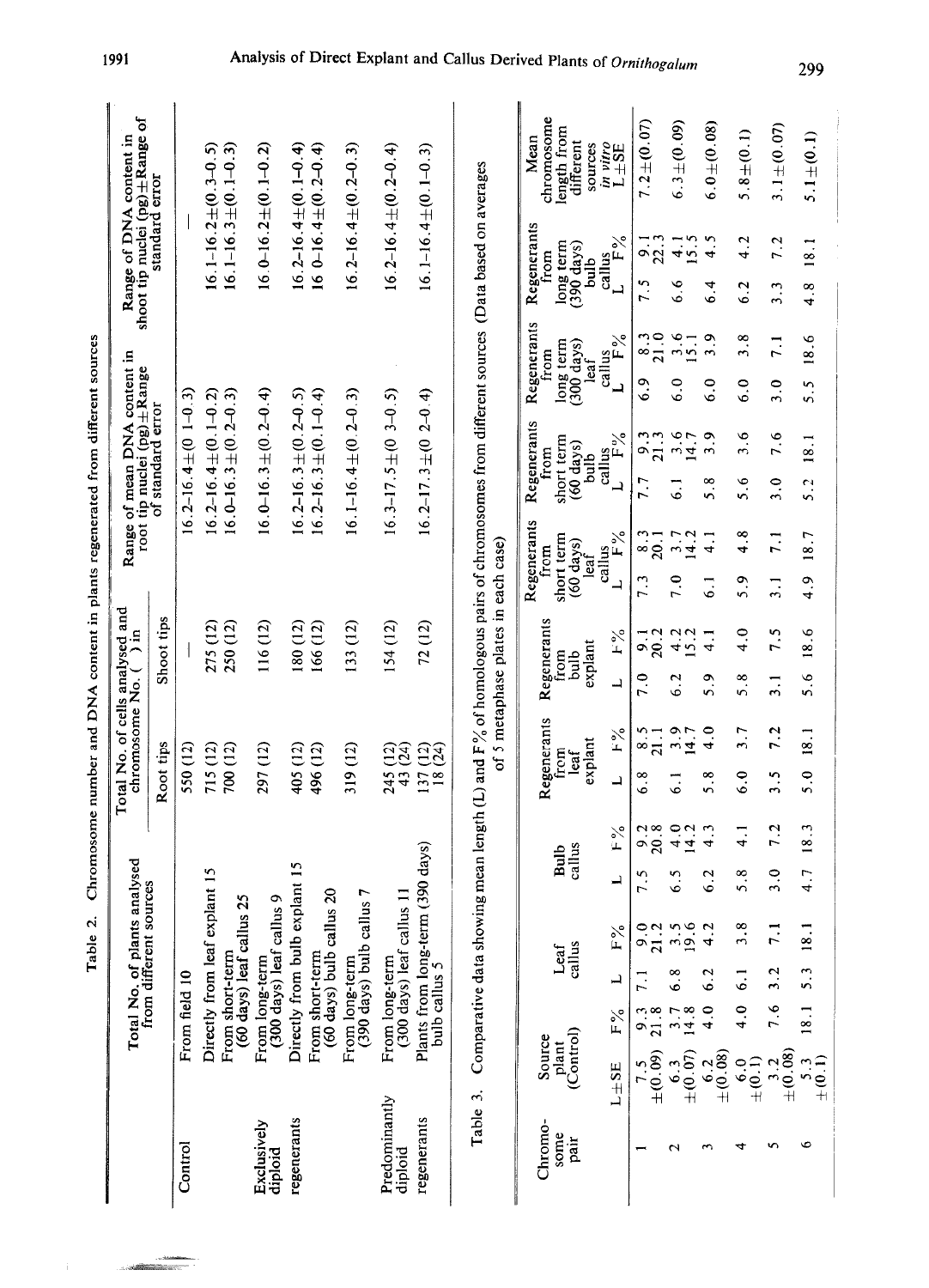mosome could be identified. A comparison of mean length of chromosomes as well as position of centromeres as determined by  $F\%$ , has been presented in Table 3 on the basis of measurement of five well spread metaphase plates each from cultured and non-cultured (source) materi als reveals no significant differences in karyotypes (Fig. 1). The differences are well within the limits of variability within a clone.

# Cytophotometric study

The nuclear status of explant, callus and regenerated plants determined by chromosome analysis was also confirmed by distribution of DNA values determined through in situ cytophotometry.



Fig. 1. Karyotypes of *Ornithogalum thyrsoides* ( $2n=12$ ) in source plant, in leaf callus, in root tip of plant regenerated from leaf explant and from leaf callus ( $\times$ 1350).

After explantation, dividing cell could be noted in cultured leaf explant from 4th day onwards and in bulb explant after 8th day onwards . In leaf callus line, the mean DNA values which was 16.3 pg in 4th day showed a rise up to 23.2 pg in 300 days and in bulb callus line, the values which was 16.1 pg in 8th day raised to 19.32 pg in 390 days indicating chromosome variation. The increase in leaf callus line may be due to more hyperdiploid cells . However, con spicuously in both the lines, the diploid cells containing 4C DNA content was predominant throughout the culture period.

Out of 117 plants, 101 plants were diploid revealing 4C value as in control (Table 2) . The mean DNA content of root tip and shoot tip of the regenerants varied from 16.1 pg to 16.4 pg (Table 2) which was close to the diploid mean (16.2 pg) of root tips of control plants. In other plants obtained from long-term culture of 300 days onwards , root tip analysis revealed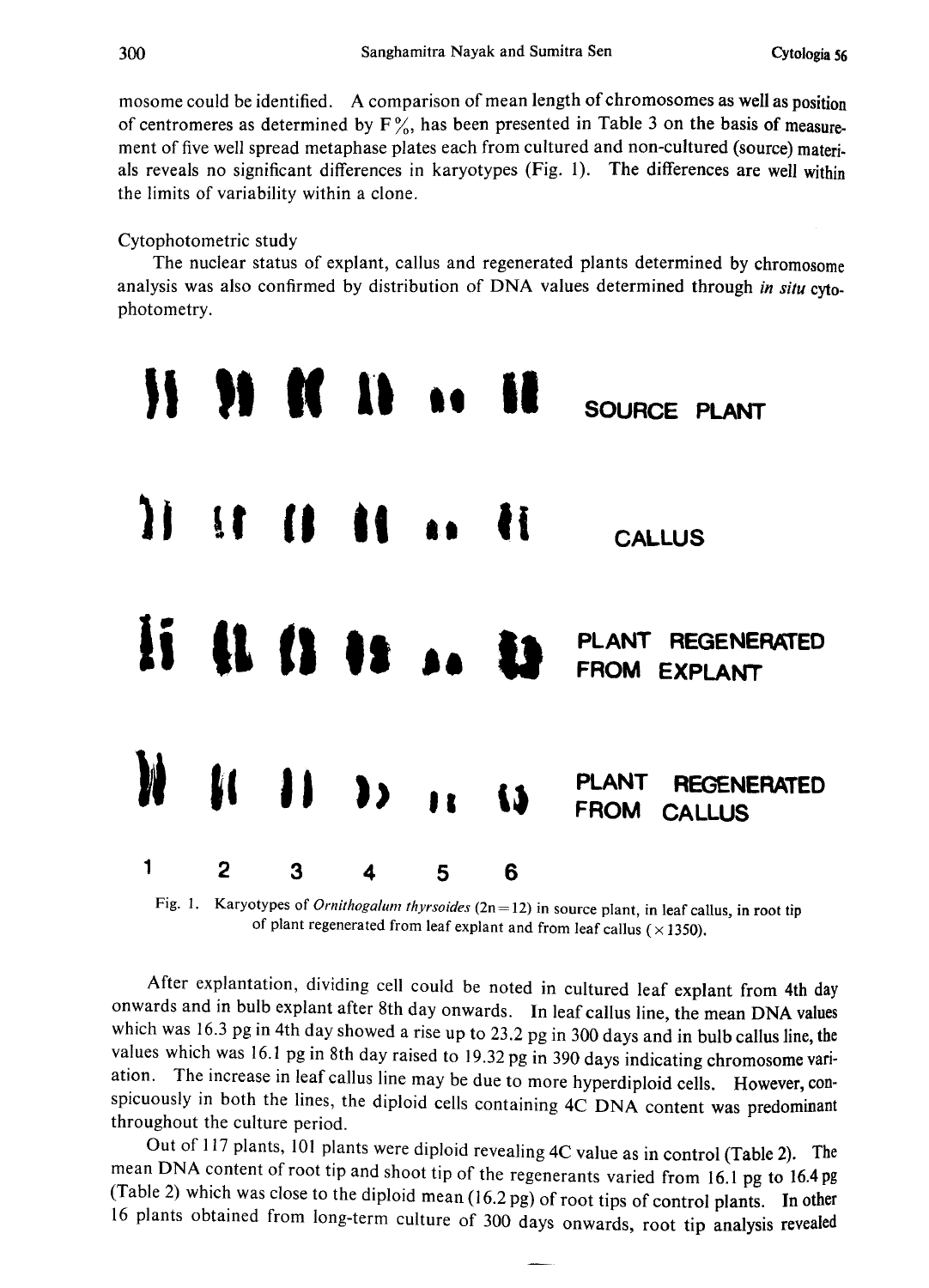several nuclei with 8C DNA value. The mean DNA content in root tips of these plants varied from 16.2 pg to 17.5 pg (Table 2). In shoot tip, no 8C value was recorded and the range was from 16.1 pg to  $16.4$  pg.

# Discussion

Plant cells grown in vitro, exhibit cytological variability, which have often been traced to the mixoploid nature of the primary explant (Swedlund and Vasil 1985).

The original explant of leaf and bulb scale used in the present study, was predominantly diploid comprising only a few tetraploid cells which apparently divided in culture. The ploidy level was confined to tetraploidy both in leaf and bulb callus line after 300 and 390 days in cul ture respectively. Mitotic abnormalities were not encountered during the course of this investigations.

Despite gradual increase of precentage of tetraploid cells in culture, diploidy predominated in both the callus lines. Regeneration of exclusively normal green diploid plants directly from explant, from short term (60 days) culture and predominately diploid plants from long-term (300 and 390 days) culture, indicate a selective mechanism operating in favour of normal di ploid cells to regenerate. The genetic stability of karytypes in culture is thus maintained.

The influence of organogenesis on karyotype stability is distinct. Callus tissue with low degree of organization, yielded more instability as compared to root or shoot tip cells of rege nerants, as reported by Kovacs (1985) as well.

The data on chromosome counts was also confirmed from in situ nuclear DNA estimation. The stability of chromosome number, karyotype and DNA content reflect that, in this species, in vitro growth does not induce instability. The slight instability noted can be traced to the cells of the explant.

## Summary

The chromosome analysis and in situ DNA estimation of *Ornithogalum thyrsoides* ( $2n=$ 12) in vitro revealed the maintenance of normal karyotype in leaf and bulb explants, in 300 days old calli and in roots and shoots of regenerated plants.

## Acknowledgement

SN is grateful to Prof. A. K. Sharma, Programme Co-ordinator, Centre of Advanced Study, Department of Botany for facilities provided and to UGC for financial assistance.

## References

- Battaglia, E. 1955. Chromosome morphology and terminology. Caryologia 8: 178-187.
- Cavallini, A., Cremonini, R. Lupi, M. C. and Bennici, A. 1981. In vitro culture of Bellevatia romana (L) Rchb II Cytological Study of Callus and Regenerated Plants. Protoplasma 132: 58-63.
- and Natali, L. 1987. Nuclear cytology of callus and plantlets regenerated from Pea (Pisum sativum) L. meristem. Protoplasma 141: 121-125.
- D'Amato, F. 1985. Cytogenetics of plant cell and tissue cultures and their regenerates. CRC Crit. Rev. Plant Sci. 3: 73-112.
- Dolezel, J. and Novak, E. J. 1985. Karyological and cytophotometric study of callus induction in Allium sativum L. J. Plant Physiol. 118: 421-429.
- Hanna, W. W., Lu, C. Y. and Vasil, I. K. 1984. Uniformity of plants regenerated from somatic embryos of Panicum maximum Jacq. (gunea grass). Theor. Appl. Genet. 67: 155-159.